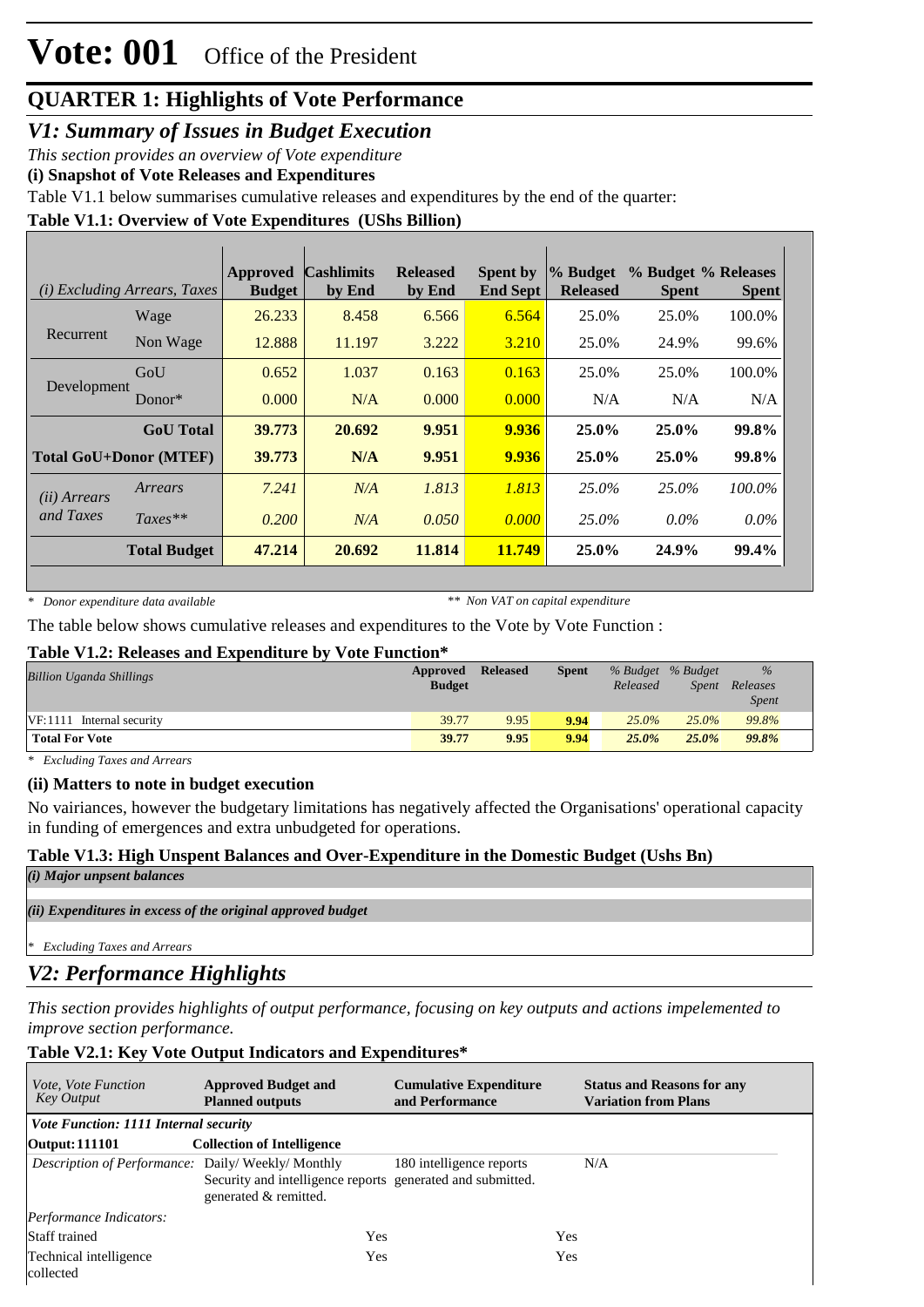| <i>Vote, Vote Function</i><br>Key Output | <b>Approved Budget and</b><br><b>Planned outputs</b> | <b>Cumulative Expenditure</b><br>and Performance | <b>Status and Reasons for any</b><br><b>Variation from Plans</b> |
|------------------------------------------|------------------------------------------------------|--------------------------------------------------|------------------------------------------------------------------|
| Human intelligence collected             |                                                      | Yes                                              | Yes                                                              |
| Output Cost:                             | UShs Bn:                                             | UShs Bn:<br>34.679                               | 8.566 % Budget Spent:<br>24.7%                                   |
| <b>Vote Function Cost</b>                | <b>UShs Bn:</b>                                      | 39.773 UShs Bn:                                  | % Budget Spent:<br>25.0%<br>9.936                                |
| <b>Cost of Vote Services:</b>            | $\mathit{UShs}\, \mathit{Bn}$ :                      | $39.773$ UShs Bn:                                | % Budget Spent:<br>25.0%<br>9.936                                |

## **QUARTER 1: Highlights of Vote Performance**

*\* Excluding Taxes and Arrears*

Budgetary Limitations.

## **Table V2.2: Implementing Actions to Improve Vote Performance**

## *V3: Details of Releases and Expenditure*

*This section provides a comprehensive summary of the outputs delivered by the Vote and further details of Vote expenditures by Vote Function and Expenditure Item.*

#### **Table V3.1: GoU Releases and Expenditure by Output\***

| <b>Billion Uganda Shillings</b>                                 | Approved      | <b>Released</b> | <b>Spent</b> | $%$ GoU       | $%$ GoU       | $%$ GoU      |  |
|-----------------------------------------------------------------|---------------|-----------------|--------------|---------------|---------------|--------------|--|
|                                                                 | <b>Budget</b> |                 |              | <b>Budget</b> | <b>Budget</b> | Releases     |  |
|                                                                 |               |                 |              | Released      | <i>Spent</i>  | <i>Spent</i> |  |
| VF:1111 Internal security                                       | 39.77         | 9.95            | 9.94         | 25.0%         | 25.0%         | 99.8%        |  |
| Class: Outputs Provided                                         | 39.12         | 9.79            | 9.77         | $25.0\%$      | 25.0%         | 99.8%        |  |
| 111101 Collection of Internal intelligence                      | 34.68         | 8.57            | 8.57         | 24.7%         | 24.7%         | 100.0%       |  |
| 111102 Administration                                           | 4.44          | 1.22            | 1.21         | 27.5%         | 27.2%         | 98.8%        |  |
| Class: Capital Purchases                                        | 0.65          | 0.16            | 0.16         | $25.0\%$      | 25.0%         | 100.0%       |  |
| 111175 Purchase of Motor Vehicles and Other Transport Equipment | 0.48          | 0.12            | 0.12         | $25.0\%$      | $25.0\%$      | $100.0\%$    |  |
| 111177 Purchase of Specialised Machinery & Equipment            | 0.17          | 0.04            | 0.04         | $25.0\%$      | $25.0\%$      | $100.0\%$    |  |
| <b>Total For Vote</b>                                           | 39.77         | 9.95            | 9.94         | 25.0%         | $25.0\%$      | 99.8%        |  |

*\* Excluding Taxes and Arrears*

#### **Table V3.2: 2015/16 GoU Expenditure by Item**

| <b>Billion Uganda Shillings</b>                       | <b>Approved</b><br><b>Budget</b> | <b>Releases</b> | <b>Expend-</b><br>iture | % Budged<br><b>Released</b> | % Budget<br><b>Spent</b> | %Releases<br><b>Spent</b> |
|-------------------------------------------------------|----------------------------------|-----------------|-------------------------|-----------------------------|--------------------------|---------------------------|
| <b>Output Class: Outputs Provided</b>                 | 39.12                            | 9.79            | 9.77                    | 25.0%                       | 25.0%                    | 99.8%                     |
| 211101 General Staff Salaries                         | 26.23                            | 6.57            | 6.56                    | 25.0%                       | 25.0%                    | 100.0%                    |
| 211103 Allowances                                     | 0.13                             | 0.03            | 0.03                    | 25.0%                       | 25.0%                    | 100.0%                    |
| 212201 Social Security Contributions                  | 0.37                             | 0.09            | 0.09                    | 25.0%                       | 25.0%                    | 100.0%                    |
| 221001 Advertising and Public Relations               | 0.00                             | 0.00            | 0.00                    | 25.0%                       | 25.0%                    | 100.0%                    |
| 221003 Staff Training                                 | 0.03                             | 0.01            | 0.01                    | 25.0%                       | 25.0%                    | 100.0%                    |
| 221007 Books, Periodicals & Newspapers                | 0.01                             | 0.00            | 0.00                    | 25.0%                       | 25.0%                    | 100.0%                    |
| 221009 Welfare and Entertainment                      | 0.14                             | 0.03            | 0.03                    | 25.0%                       | 25.0%                    | 100.0%                    |
| 221011 Printing, Stationery, Photocopying and Binding | 0.01                             | 0.00            | 0.00                    | 25.0%                       | 25.0%                    | 100.0%                    |
| 221012 Small Office Equipment                         | 0.01                             | 0.00            | 0.00                    | 25.0%                       | 25.0%                    | 100.0%                    |
| 222001 Telecommunications                             | 0.32                             | 0.08            | 0.08                    | 25.0%                       | 25.0%                    | 100.0%                    |
| 223001 Property Expenses                              | 0.01                             | 0.00            | 0.00                    | 25.0%                       | 25.0%                    | 100.0%                    |
| 223003 Rent – (Produced Assets) to private entities   | 0.15                             | 0.04            | 0.04                    | 25.0%                       | 25.0%                    | 100.0%                    |
| 223005 Electricity                                    | 0.27                             | 0.07            | 0.07                    | 25.0%                       | 24.9%                    | 99.4%                     |
| 223006 Water                                          | 0.05                             | 0.01            | 0.00                    | 25.0%                       | 0.0%                     | $0.0\%$                   |
| 224003 Classified Expenditure                         | 11.07                            | 2.77            | 2.77                    | 25.0%                       | 25.0%                    | 100.0%                    |
| 227001 Travel inland                                  | 0.02                             | 0.01            | 0.01                    | 25.0%                       | 25.0%                    | 100.0%                    |
| 227002 Travel abroad                                  | 0.02                             | 0.00            | 0.00                    | 25.0%                       | 25.0%                    | 100.0%                    |
| 227004 Fuel, Lubricants and Oils                      | 0.06                             | 0.01            | 0.01                    | 25.0%                       | 25.0%                    | 100.0%                    |
| 228002 Maintenance - Vehicles                         | 0.22                             | 0.06            | 0.06                    | 25.0%                       | 25.0%                    | 100.0%                    |
| <b>Output Class: Capital Purchases</b>                | 0.85                             | 0.21            | 0.16                    | 25.0%                       | 19.1%                    | 76.5%                     |
| 231004 Transport equipment                            | 0.48                             | 0.12            | 0.12                    | 25.0%                       | 25.0%                    | 100.0%                    |
| 231005 Machinery and equipment                        | 0.17                             | 0.04            | 0.04                    | 25.0%                       | 25.0%                    | 100.0%                    |
| 312204 Taxes on Machinery, Furniture & Vehicles       | 0.20                             | 0.05            | 0.00                    | 25.0%                       | 0.0%                     | 0.0%                      |
| <b>Output Class: Arrears</b>                          | 7.24                             | 1.81            | 1.81                    | 25.0%                       | 25.0%                    | 100.0%                    |
| 321605 Domestic arrears (Budgeting)                   | 0.60                             | 0.60            | 0.60                    | 100.0%                      | 100.0%                   | 100.0%                    |
| 321608 Pension arrears (Budgeting)                    | 6.64                             | 1.21            | 1.21                    | 18.3%                       | 18.3%                    | 100.0%                    |